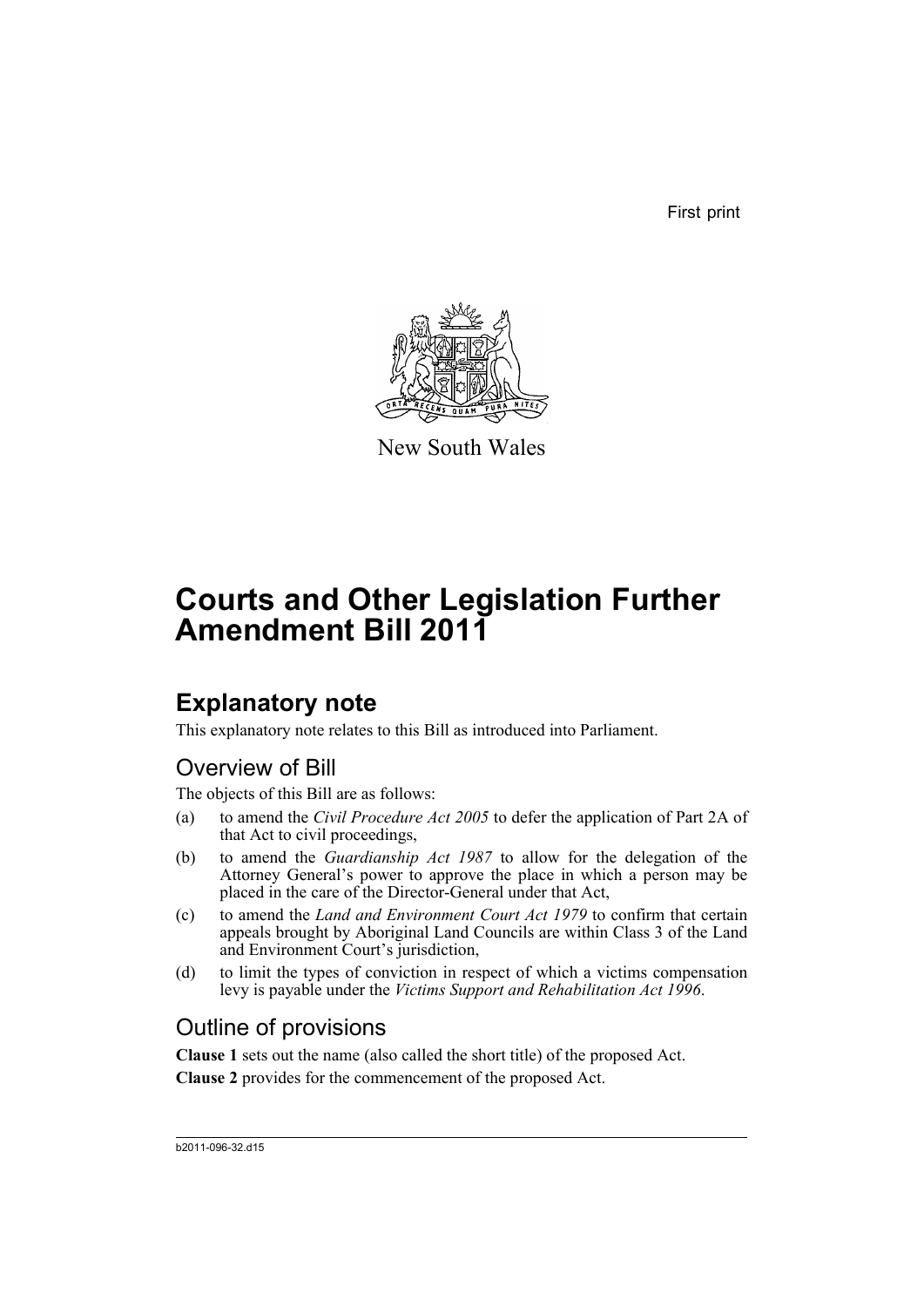Explanatory note

### **Schedule 1 Amendment of Civil Procedure Act 2005 No 28**

**Schedule 1** provides for the newly inserted Part 2A (Steps to be taken before the commencement of proceedings) of the *Civil Procedure Act 2005* to apply only to civil proceedings commenced on or after the day that is 18 months after the date of assent to the proposed Act or such earlier day as the Governor may appoint by proclamation.

## **Schedule 2 Amendment of Guardianship Act 1987 No 257**

**Schedule 2** allows the Attorney General to delegate to the Director-General within the meaning of the *Guardianship Act 1987* or to any other person the exercise of the Attorney General's function under that Act to approve the place at which a person may be put in the care of the Director-General following the removal of that person from premises pursuant to a guardianship order or a search warrant. If the power is delegated to the Director-General, the Director-General may also delegate the exercise of that function to any other person.

## **Schedule 3 Amendment of Land and Environment Court Act 1979 No 204**

**Schedule 3** confirms that any appeals made under section 36 (7) of the *Aboriginal Land Rights Act 1983* (being appeals arising out of claims made by an Aboriginal Land Council with respect to Crown land) fall within Class 3 of the Court's jurisdiction.

## **Schedule 4 Amendment of Victims Support and Rehabilitation Act 1996 No 115**

**Schedule 4 [1]** ensures that the provisions relating to the payment of a compensation levy under the *Victims Support and Rehabilitation Act 1996* do not apply to orders made under the *Crimes (Sentencing Procedure) Act 1999* which direct the charge for an offence to be dismissed if the offence to which the order relates is not punishable by imprisonment (whether or not the offence is also punishable by some other penalty).

**Schedule 4 [3]** makes it clear that the amendment made by **Schedule 4 [1]** applies to a person convicted of an offence after the commencement of the amendment, even if the offence was committed prior to that commencement. **Schedule 4 [2]** enables regulations of a savings and transitional nature to be made consequent on the enactment of the proposed Act.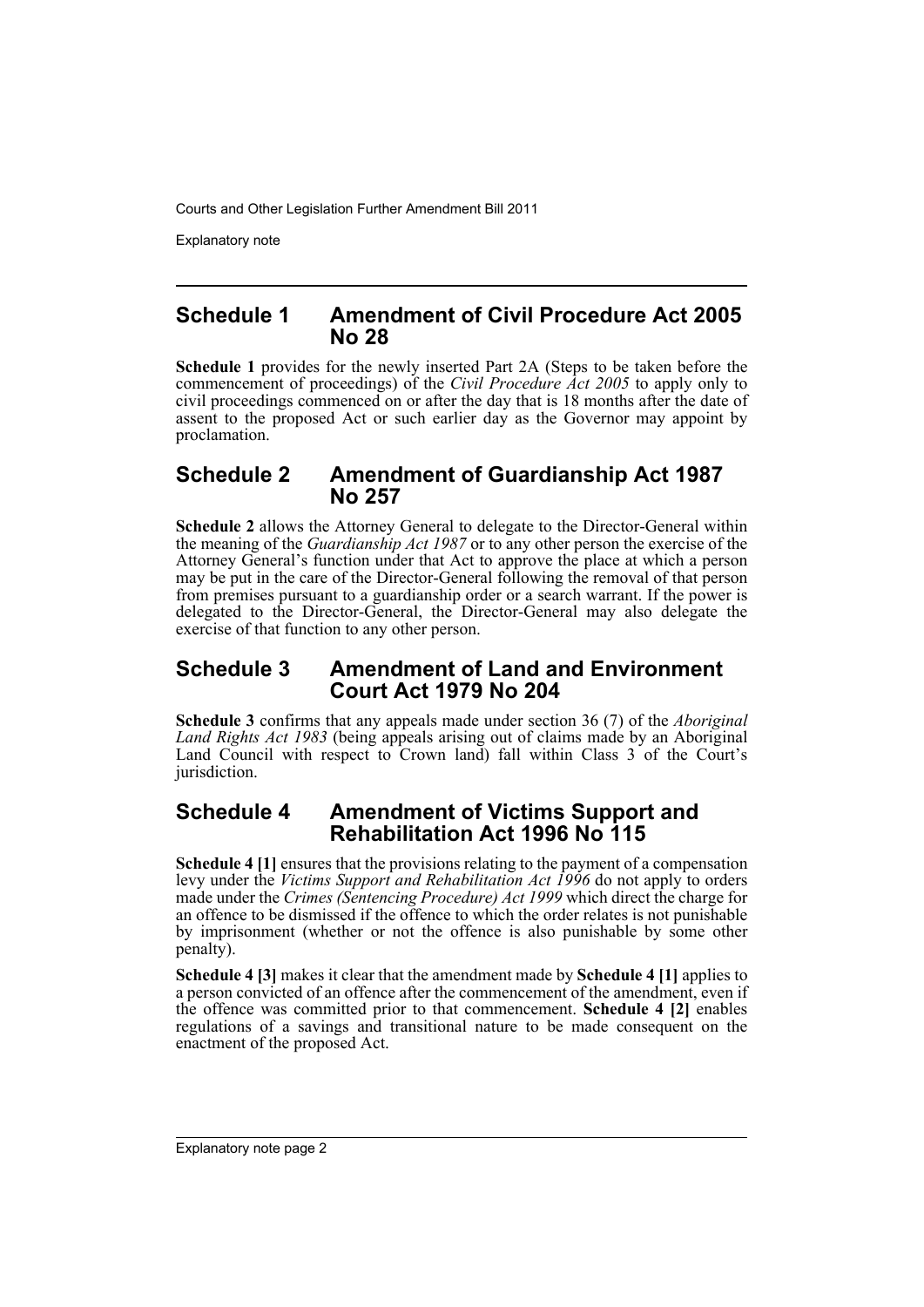First print



New South Wales

# **Courts and Other Legislation Further Amendment Bill 2011**

## **Contents**

|            |                                                                    | Page |
|------------|--------------------------------------------------------------------|------|
|            | Name of Act                                                        | 2    |
| 2          | Commencement                                                       | 2    |
| Schedule 1 | Amendment of Civil Procedure Act 2005 No 28                        | 3    |
| Schedule 2 | Amendment of Guardianship Act 1987 No 257                          | 4    |
| Schedule 3 | Amendment of Land and Environment Court Act 1979<br>No 204         | 5    |
| Schedule 4 | Amendment of Victims Support and Rehabilitation Act<br>1996 No 115 | 6    |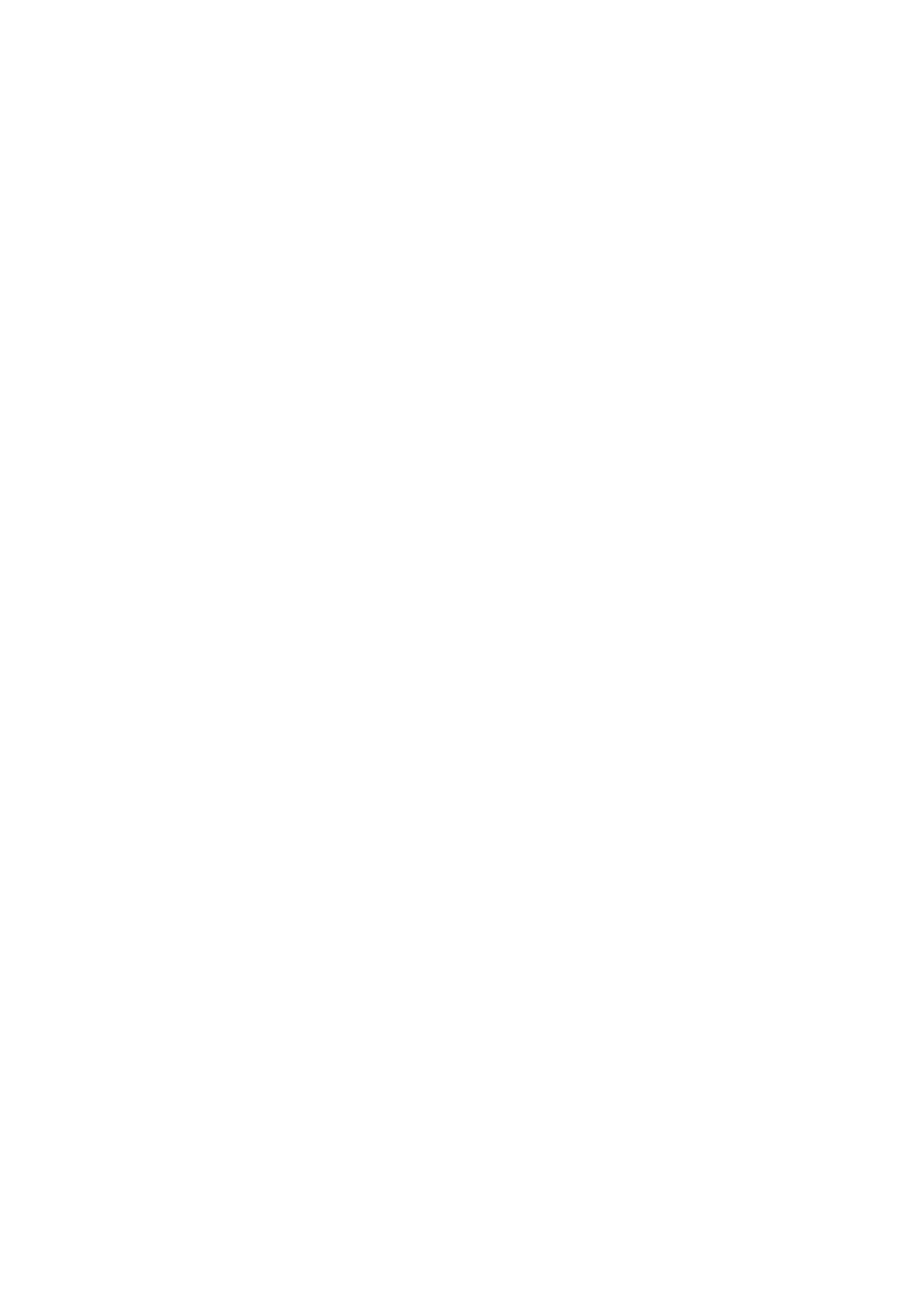

New South Wales

# **Courts and Other Legislation Further Amendment Bill 2011**

No , 2011

## **A Bill for**

An Act to make further miscellaneous amendments to legislation relating to courts and certain other legislation administered by the Attorney General.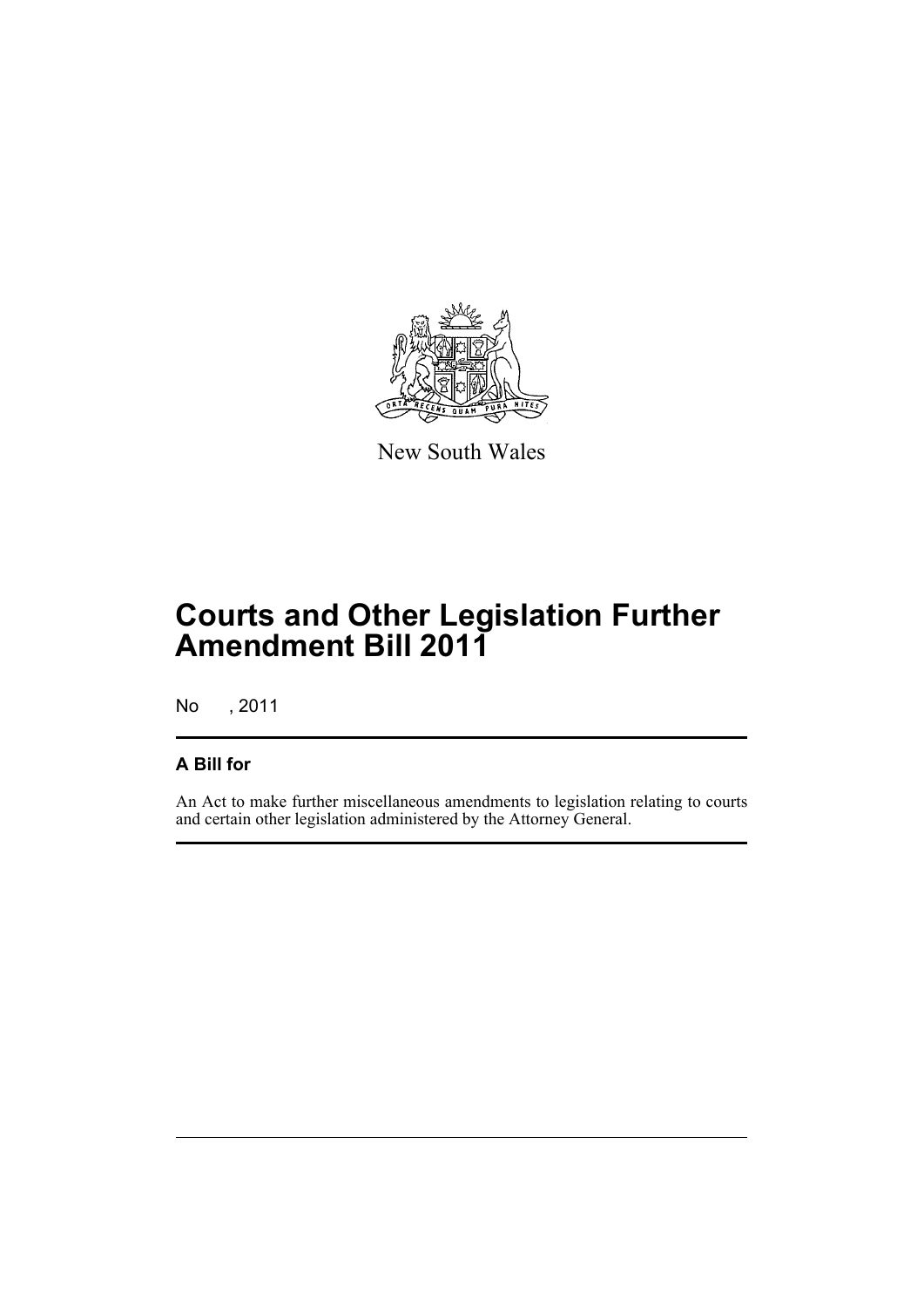<span id="page-5-1"></span><span id="page-5-0"></span>

|              |     | The Legislature of New South Wales enacts:                                                     |                     |
|--------------|-----|------------------------------------------------------------------------------------------------|---------------------|
|              |     | Name of Act                                                                                    | 2                   |
|              |     | This Act is the Courts and Other Legislation Further Amendment<br>Act $2011$ .                 | 3<br>$\overline{4}$ |
| $\mathbf{2}$ |     | <b>Commencement</b>                                                                            | 5                   |
|              | (1) | This Act commences on the date of assent to this Act, except as<br>provided by subsection (2). | 6                   |
|              | (2) | Schedule 4 commences on a day to be appointed by proclamation.                                 | 8                   |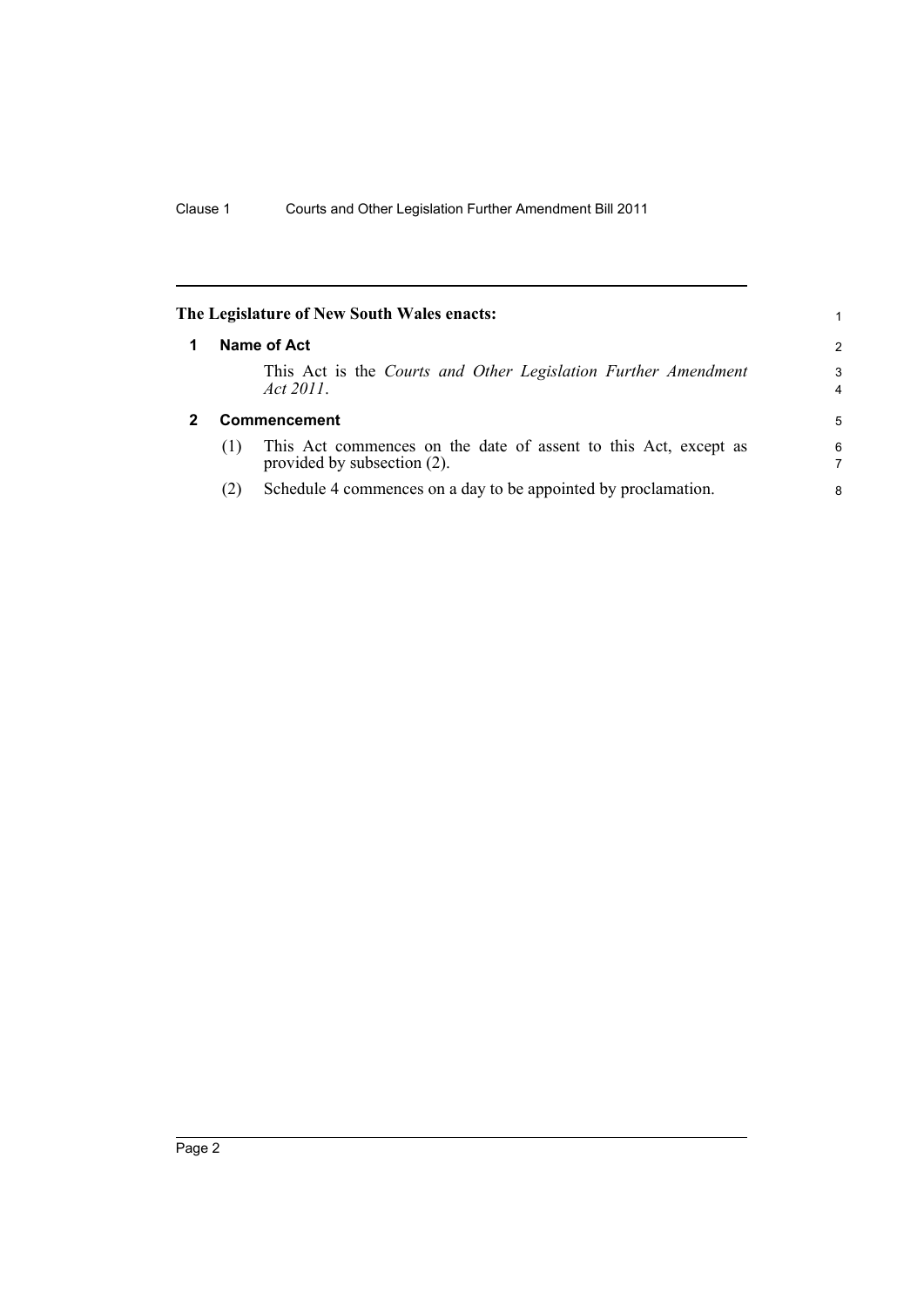Amendment of Civil Procedure Act 2005 No 28 Schedule 1

1 2

 $\overline{a}$ 4

#### <span id="page-6-0"></span>**Schedule 1 Amendment of Civil Procedure Act 2005 No 28**

#### **Schedule 6 Savings, transitional and other provisions**

Omit clause 19. Insert instead:

#### **19 Application of Part 2A**

- (1) Part 2A (as inserted by the *Courts and Crimes Legislation Further Amendment Act 2010*) applies only to civil proceedings commenced on or after the application day (regardless of whether the civil dispute to which any such proceedings relate arose before, on or after that day).
- (2) The *application day* for the purposes of this clause is:
	- (a) the day that is 18 months after the day on which Schedule 1 to the *Courts and Other Legislation Further Amendment Act 2011* commences, or
	- (b) such earlier day as the Governor may appoint by proclamation published on the NSW legislation website.
- (3) Subject to the regulations, Part 2A (as inserted by the *Courts and Crimes Legislation Further Amendment Act 2010*) is taken not to have applied to any civil proceedings commenced before the application day. However, any purported compliance with the provisions of that Part before that day does not affect the validity or prevent the continuation of any civil proceedings that have otherwise been duly commenced.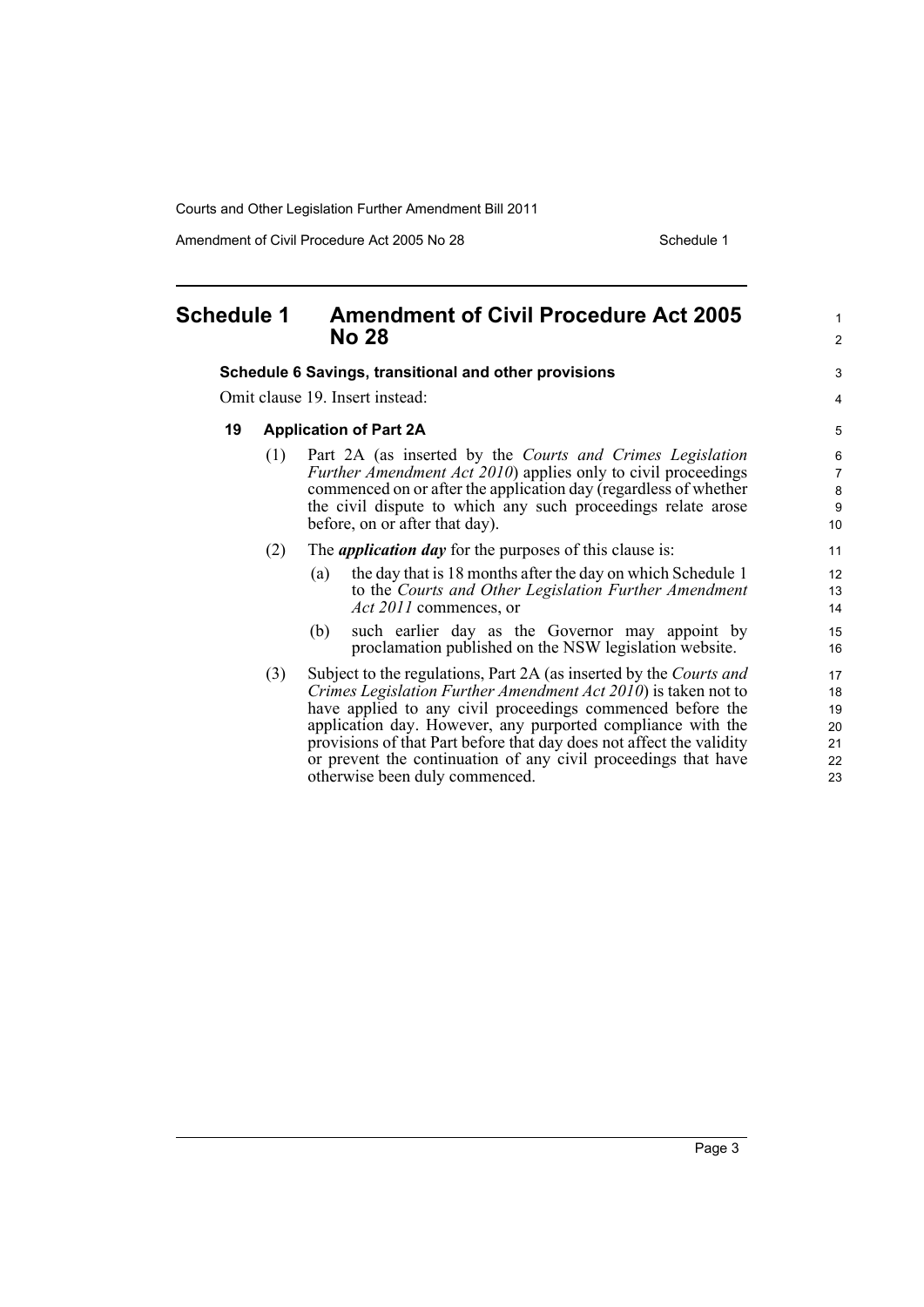Schedule 2 Amendment of Guardianship Act 1987 No 257

## <span id="page-7-0"></span>**Schedule 2 Amendment of Guardianship Act 1987 No 257**

#### **Section 13 Care of persons pending proceedings**

Insert after section 13 (1):

| (1A) | The Minister may delegate to the Director-General, or to any<br>other person, the exercise of the Minister's function to approve<br>the place in which a person may be placed in the care of the |
|------|--------------------------------------------------------------------------------------------------------------------------------------------------------------------------------------------------|
|      | Director-General under this section.                                                                                                                                                             |
|      |                                                                                                                                                                                                  |

1 2

(1B) The Director-General may delegate to any person the exercise of a function delegated to the Director-General by the Minister under subsection (1A).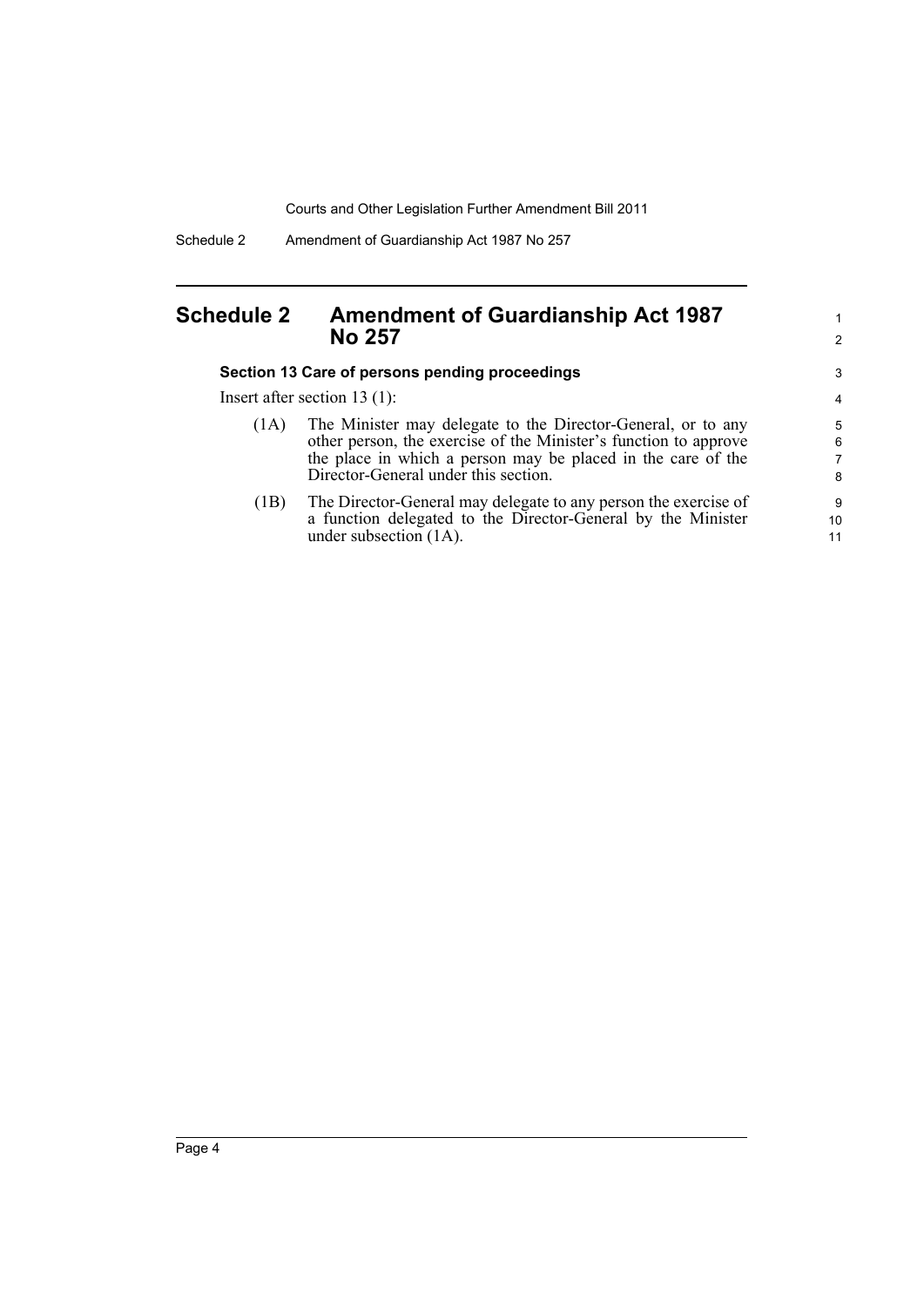Amendment of Land and Environment Court Act 1979 No 204 Schedule 3

<span id="page-8-0"></span>

| <b>Schedule 3</b> |         | <b>Amendment of Land and Environment</b>                                                               | 1      |
|-------------------|---------|--------------------------------------------------------------------------------------------------------|--------|
|                   |         | <b>Court Act 1979 No 204</b>                                                                           | 2      |
| [1]               | matters | Section 19 Class 3—land tenure, valuation, rating and compensation                                     | 3<br>4 |
|                   |         | Insert "36 (7) or" after "appeals under section" in section 19 (g2).                                   | 5      |
| [2]               |         | Schedule 3 Savings, transitional and other provisions                                                  | 6      |
|                   |         | Insert at the end of clause $1A(1)$ :                                                                  | 7      |
|                   |         | Courts and Other Legislation Further Amendment Act 2011 (but<br>only to the extent it amends this Act) | 8<br>9 |